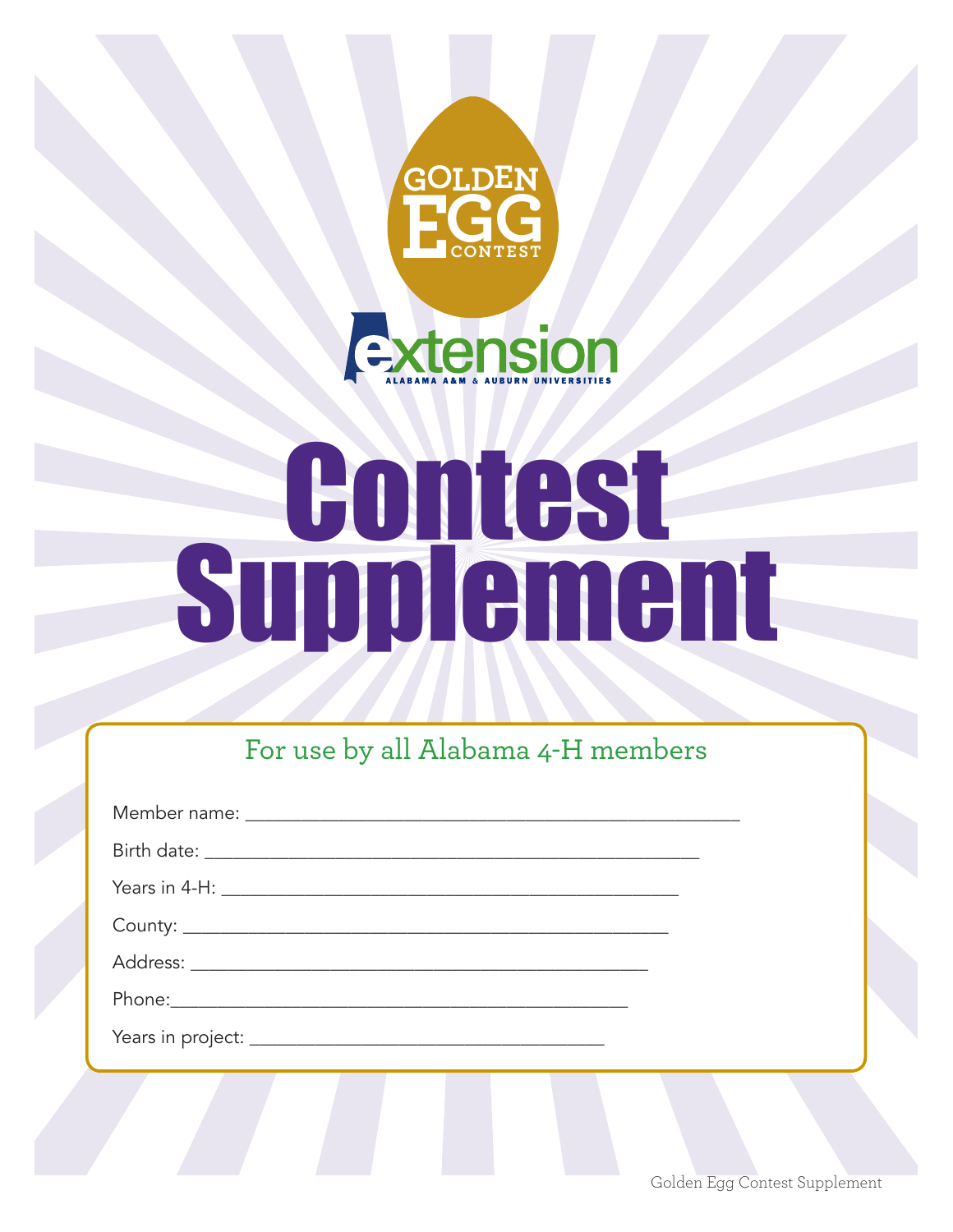### **End of Year Signatures**

I hereby certify that, as the exhibitor of this project, I personally have been responsible for the care of the flock and record keeping, and have completed this record book. I am aware that this record book may be on display after the Poultry Project final event, thus all content will be appropriate.

| Youth Signature: | Dale |
|------------------|------|
|------------------|------|

I, the parent/guardian, certify that my son/daughter has completed this project and this record book and will comply with all rules and regulations. I give permission for this record book to be displayed to the public and will ensure that all content is appropriate.

| Parent/Guardian Signature: |  |
|----------------------------|--|
|                            |  |

I verify the following about this youth: \_\_\_\_\_\_\_\_\_This youth is a bona fide 4-H member. \_\_\_\_\_\_\_\_\_This youth has submitted an entry in the Alabama 4-H Golden Egg Contest.

4-H FREA signature:\_\_\_\_\_\_\_\_\_\_\_\_\_\_\_\_\_\_\_\_\_\_\_\_\_\_\_\_\_\_\_\_\_\_\_\_\_\_\_\_\_\_\_\_\_\_\_\_\_\_\_ Date: \_\_\_\_\_\_\_\_\_\_\_\_\_\_\_\_\_\_\_\_\_

Check with your local 4-H staff to determine when your record book needs to be submitted and whether any additional guidelines or rules for completion apply.





4HYD-2307

Brigid McCrea, Extension Specialist, 4-H Youth Development, 4-H Animal Programs

For more information, contact your county Extension office. Visit www.aces.edu/directory.

The Alabama Cooperative Extension System (Alabama A&M University and Auburn University) is an equal opportunity educator and employer. Everyone is welcome!

New June 2018, 4HYD-2307

© 2018 by the Alabama Cooperative Extension System. All rights reserved. www.aces.edu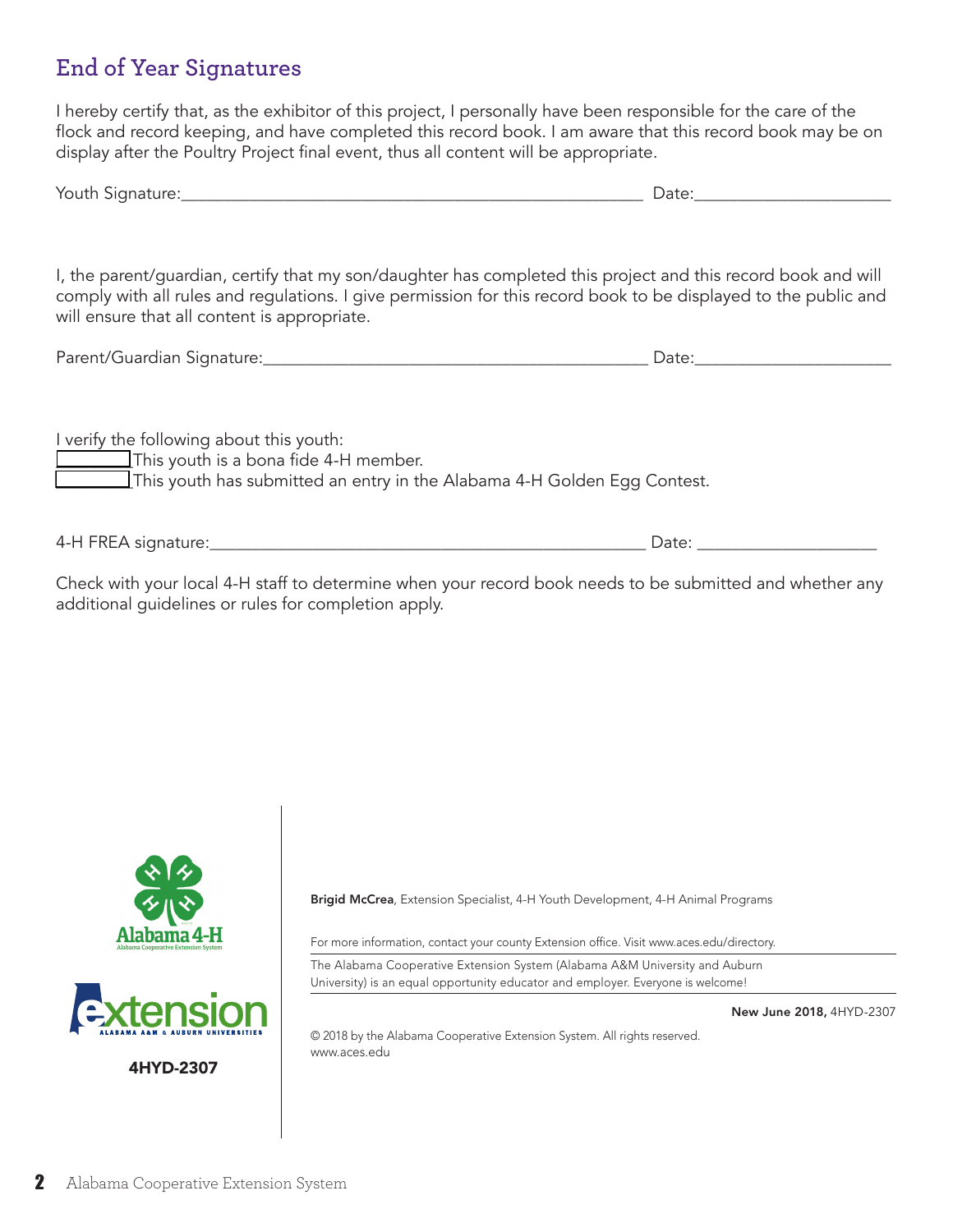# **Egg Production Record**

| <b>Egg Production</b> |                           | <b>Eggs Marketed or</b><br><b>Used at Home</b> |                                  | <b>Profitability</b>                     |               |                                                  |                    |
|-----------------------|---------------------------|------------------------------------------------|----------------------------------|------------------------------------------|---------------|--------------------------------------------------|--------------------|
| <b>Month</b>          | <b>Number</b><br>of birds | <b>Total</b><br>number<br>of eggs<br>produced  | <b>Number</b><br>of eggs<br>sold | <b>Number of</b><br>eggs used<br>at home | Egg<br>income | <b>Cost of egg</b><br>marketing or<br>production | <b>Egg profits</b> |
| Jan                   |                           |                                                |                                  |                                          |               |                                                  |                    |
| Feb                   |                           |                                                |                                  |                                          |               |                                                  |                    |
| Mar                   |                           |                                                |                                  |                                          |               |                                                  |                    |
| Apr                   |                           |                                                |                                  |                                          |               |                                                  |                    |
| May                   |                           |                                                |                                  |                                          |               |                                                  |                    |
| June                  |                           |                                                |                                  |                                          |               |                                                  |                    |
| July                  |                           |                                                |                                  |                                          |               |                                                  |                    |
| Aug                   |                           |                                                |                                  |                                          |               |                                                  |                    |
| Sep                   |                           |                                                |                                  |                                          |               |                                                  |                    |
| Oct                   |                           |                                                |                                  |                                          |               |                                                  |                    |
| Nov                   |                           |                                                |                                  |                                          |               |                                                  |                    |
| Dec                   |                           |                                                |                                  |                                          |               |                                                  |                    |
| <b>Totals</b>         |                           |                                                |                                  |                                          |               |                                                  |                    |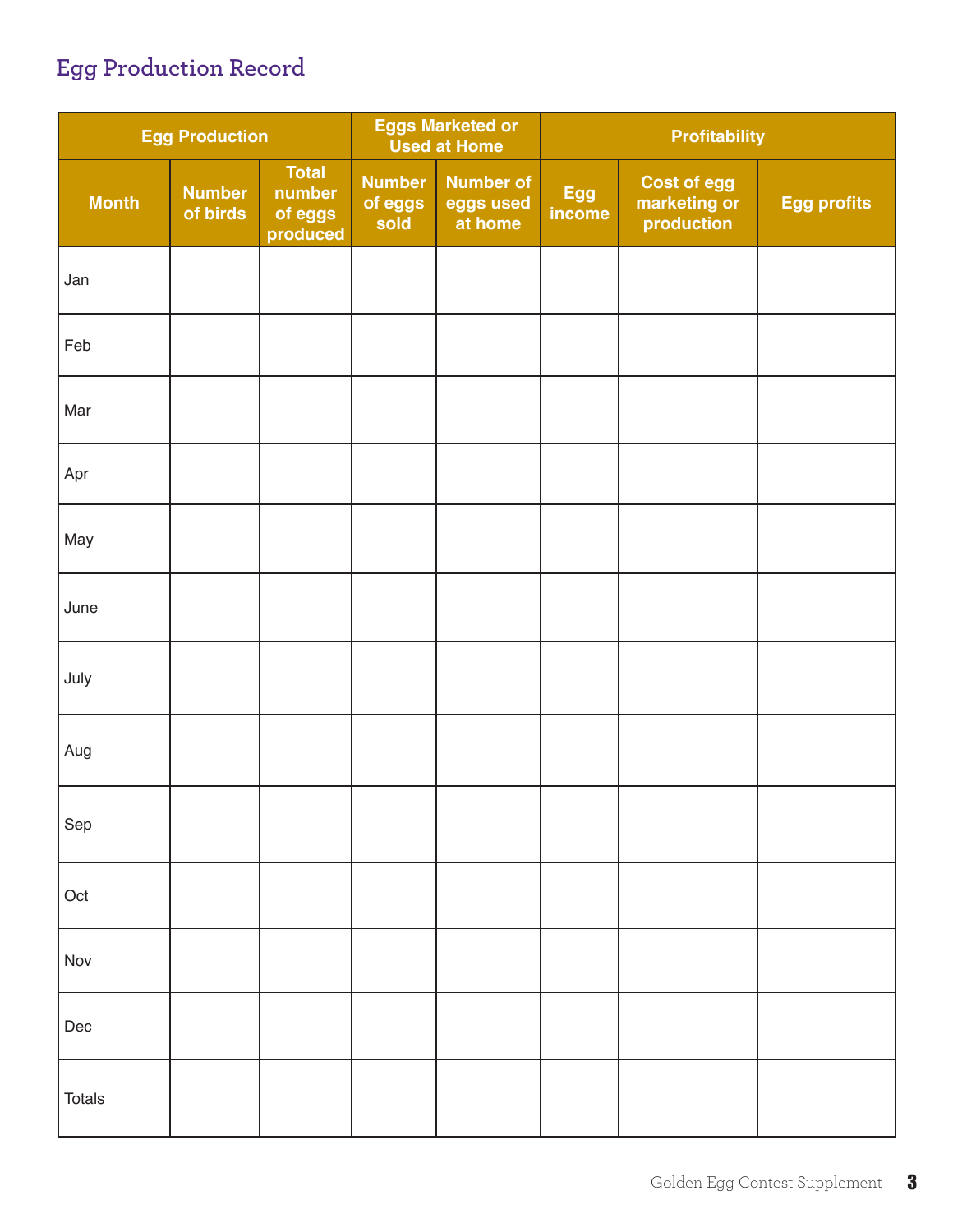### **Other Poultry Activities**

List any other poultry activities you participated in during the past year.

| Activity or Event Name (e.g., Avian Bowl, Golden Egg Contest,<br><b>Poultry Judging Contest)</b> | Date(s) |
|--------------------------------------------------------------------------------------------------|---------|
|                                                                                                  |         |
|                                                                                                  |         |
|                                                                                                  |         |
|                                                                                                  |         |

### **The Three Most Important Things I learned**

You probably learned a lot of different things in 4-H this past year. Think about what was most important to you and list the top three below. For instance, *I learned how to bathe a bird or I learned to speak in front of my group without being so afraid.* Please refer to the lists on the following pages to make your selections.

|    | The three most important things I learned in this project during the past year were |
|----|-------------------------------------------------------------------------------------|
| 1. |                                                                                     |
|    |                                                                                     |
| 2. |                                                                                     |
|    |                                                                                     |
| 3. |                                                                                     |
|    |                                                                                     |
|    |                                                                                     |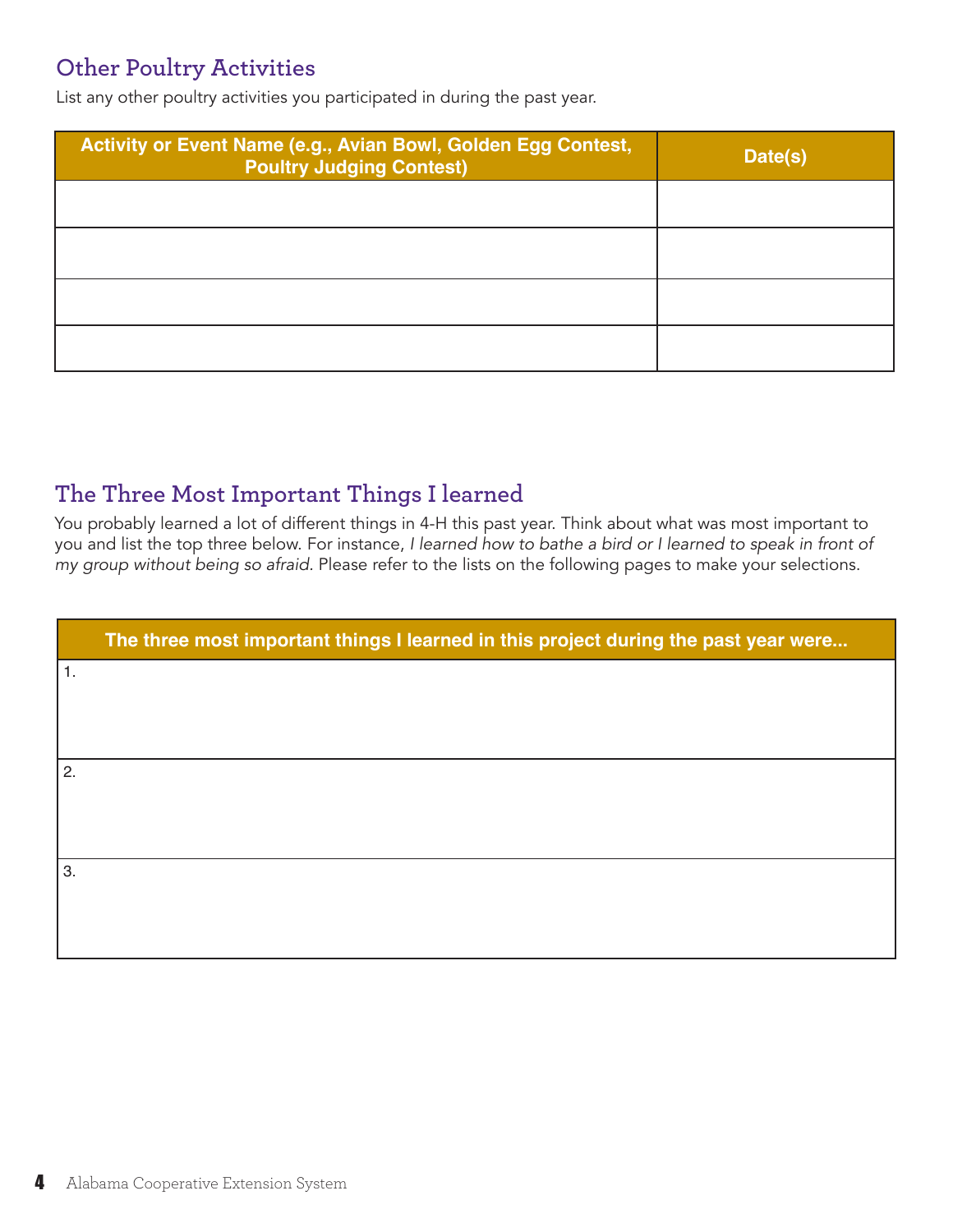## **Appendix**

The Appendix contains the following parts:

- Avian Knowledge and Skills
- Personal Development Activities

### **Avian Knowledge and Skills**

Each year, members may choose several bird and poultry knowledge and skill goals. Do not be afraid to challenge yourself!

| Item No.      | <b>Avian Knowledge or Skill</b>                                     |  |  |
|---------------|---------------------------------------------------------------------|--|--|
| GEC-1         | Identify parts and functions of eggs                                |  |  |
| GEC-2         | Make an inexpensive candler                                         |  |  |
| GEC-3         | Grade eggs                                                          |  |  |
| GEC-4         | Understand 4-H poultry records                                      |  |  |
| GEC-5         | Identify equipment needed to raise a bird(s)/poultry                |  |  |
| GEC-6         | Identify criteria for a healthy bird                                |  |  |
| GEC-7         | Identify at least 20 poultry body parts                             |  |  |
| GEC-8         | Identify sources of nutrients                                       |  |  |
| GEC-9         | Help others learn poultry management practices                      |  |  |
| <b>GEC-10</b> | Identify and control poultry parasites                              |  |  |
| <b>GEC-11</b> | Stock a poultry first aid kit                                       |  |  |
| <b>GEC-12</b> | Administer medication to poultry                                    |  |  |
| <b>GEC-13</b> | Control rodents and predators                                       |  |  |
| <b>GEC-14</b> | Participate in a 4-H Poultry Judging Contest                        |  |  |
| <b>GEC-15</b> | Participate in the 4-H Golden Egg Contest                           |  |  |
| <b>GEC-16</b> | Participate in a 4-H Avian Bowl team                                |  |  |
| <b>GEC-17</b> | Outline a flock health and management plan for a small laying flock |  |  |
| <b>GEC-18</b> | Organize and conduct a Poultry Cacklegories game                    |  |  |
| <b>GEC-19</b> | Make a web of possible poultry careers and divide into categories   |  |  |
| <b>GEC-20</b> | Shadow someone in a poultry-related career                          |  |  |

If the above skills have all been accomplished, develop some of your own. You may also choose any special skill not listed above.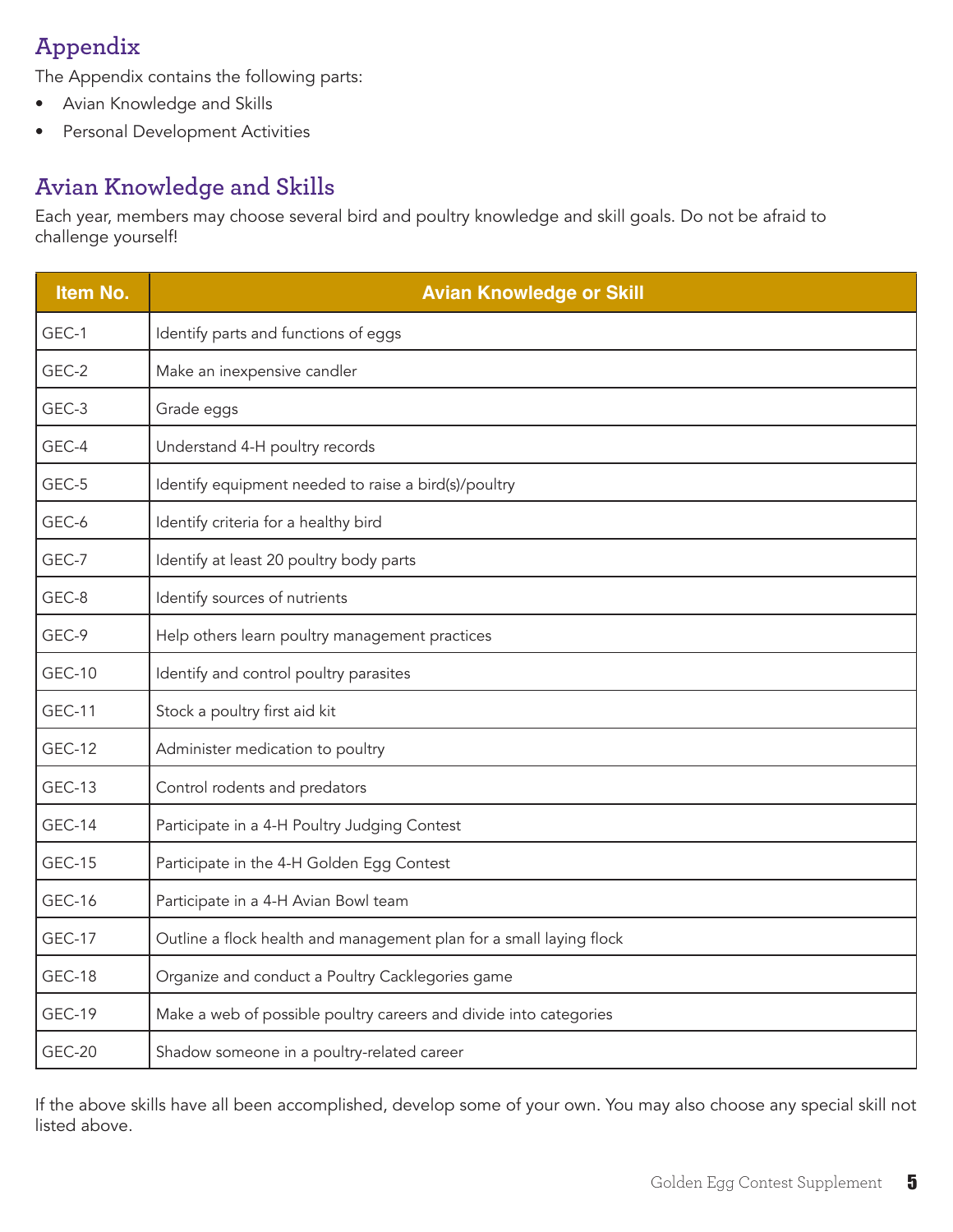### **Personal Development Activities**

Each year, members may choose several personal development goals. If you have learned one of the skills or done one of the activities listed below, check the box to the left.

| <b>Check below</b> | Item No.      | <b>Personal Development Activity</b>                                                                         |  |
|--------------------|---------------|--------------------------------------------------------------------------------------------------------------|--|
|                    | $PD-1$        | Participate in a 4-H Avian Bowl, Chicken Que, Poultry Judging Contest, Golden Egg<br>Contest, or Egg Cookery |  |
|                    | $PD-2$        | Participate in a community pride project celebrating 4-H poultry                                             |  |
|                    | $PD-3$        | Help prepare a display or booth relating to 4-H Chick Chain or poultry activities                            |  |
|                    | $PD-4$        | Serve as a member of a club committee                                                                        |  |
|                    | $PD-5$        | Attend 4-H camp                                                                                              |  |
|                    | PD-6          | Participate in your county fair                                                                              |  |
|                    | $PD-7$        | Assist at a 4-H Chick Chain, meat pen, or poultry show                                                       |  |
|                    | $PD-8$        | Serve as a host for a 4-H meeting, making everyone welcome                                                   |  |
|                    | PD-9          | Provide refreshments for a club meeting                                                                      |  |
|                    | <b>PD-10</b>  | Help plan a fun activity for your club                                                                       |  |
|                    | PD-11         | Help with club/county 4-H fund-raisers                                                                       |  |
|                    | <b>PD-12</b>  | Write a newspaper story for your club about 4-H poultry                                                      |  |
|                    | <b>PD-13</b>  | Serve as a chairperson of a club committee                                                                   |  |
|                    | <b>PD-14</b>  | Arrange for a speaker to talk to your 4-H poultry group                                                      |  |
|                    | <b>PD-15</b>  | Make arrangements for your poultry project to go on a field trip                                             |  |
|                    | <b>PD-16</b>  | Attend the National 4-H Poultry and Egg Conference                                                           |  |
|                    | <b>PD-17</b>  | Attend the National 4-H Youth Congress                                                                       |  |
|                    | <b>GPD-18</b> | Attend the National 4-H Conference                                                                           |  |
|                    | <b>GPD-19</b> | Explore careers related to poultry                                                                           |  |
|                    | <b>PD-20</b>  | Assist a younger member in preparing a public presentation                                                   |  |
|                    | PD-21         | Assist a younger member in a 4-H poultry event                                                               |  |

If the above activities have all been accomplished, develop some of your own. You may also choose any special activities not listed above.